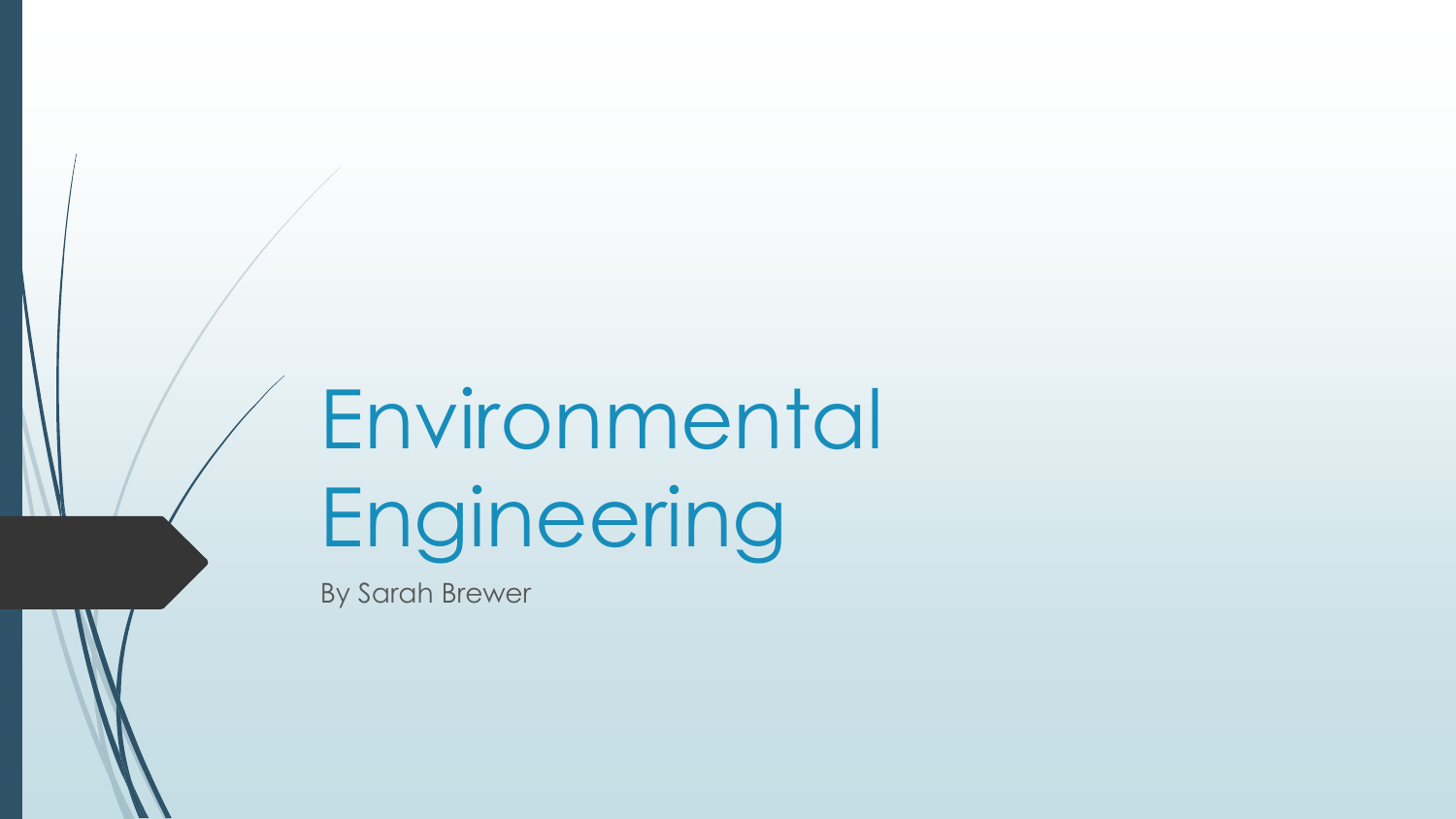## Duties of Environmental Engineers

■ Air Quality and Pollution Control  $\blacksquare$  Identify and stop pollutants in the environment Groundwater Quality and Remediation Protect and manage groundwater resources  $\blacktriangleright$  Treat contaminated water systems Hazardous Materials Management Prevent pollution by treating and removing hazardous waste Hydrology and Water Resources Restore balance between humanity and nature Sustainable Approaches and Technologies  $\blacktriangleright$  Making approaches for people to live more sustainably Water and Wastewater Treatment **Provide safe drinking water by treating it**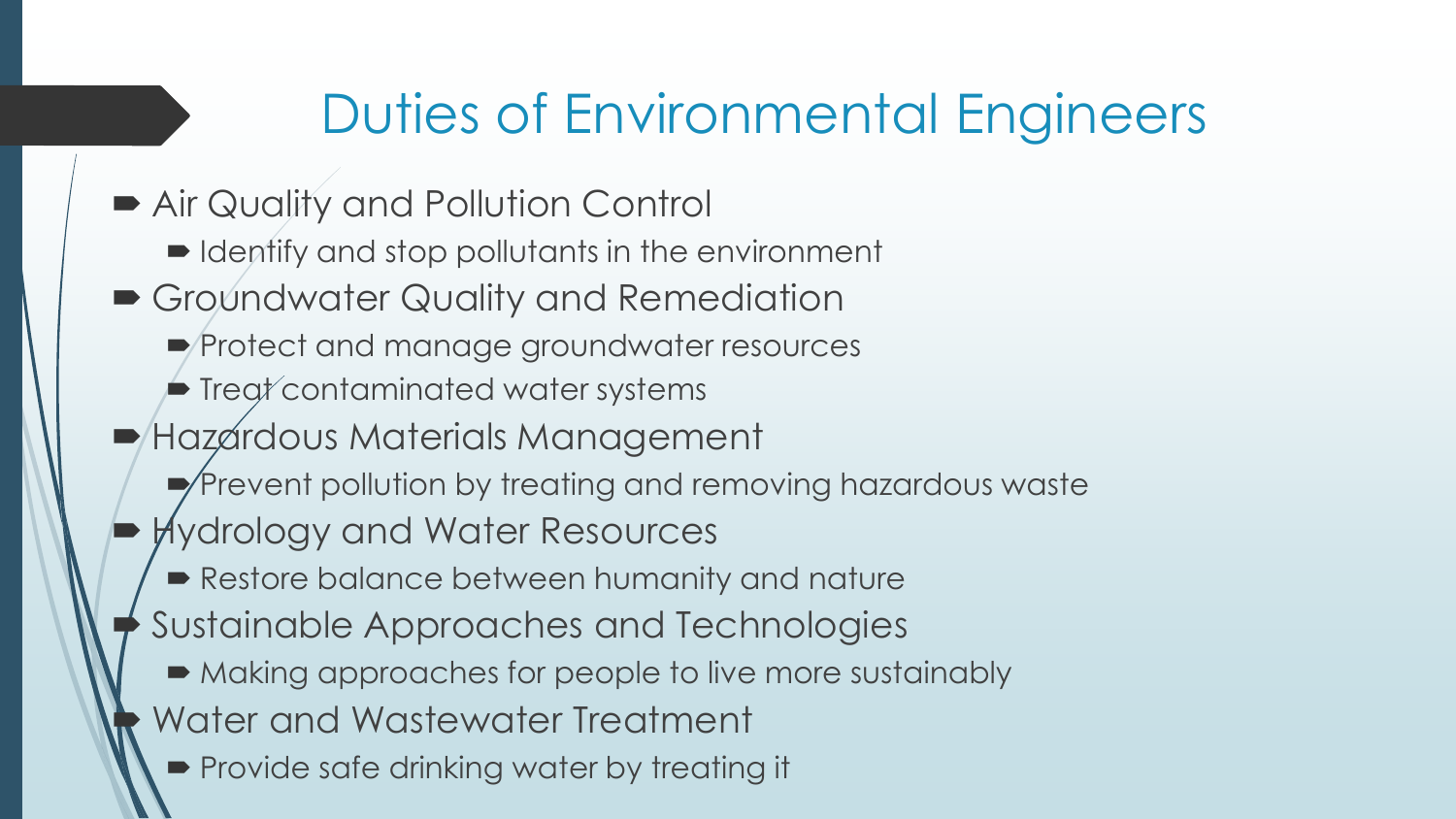## Benefits of Being an Environmental Engineer

- Average pay: \$80,890
- **Job Outlook: 30.6%** 
	- $\blacktriangleright$  Since there is a public interest in the environment, more companies are hiring environmental engineers.
- Work in a variety of environments from offices to construction sites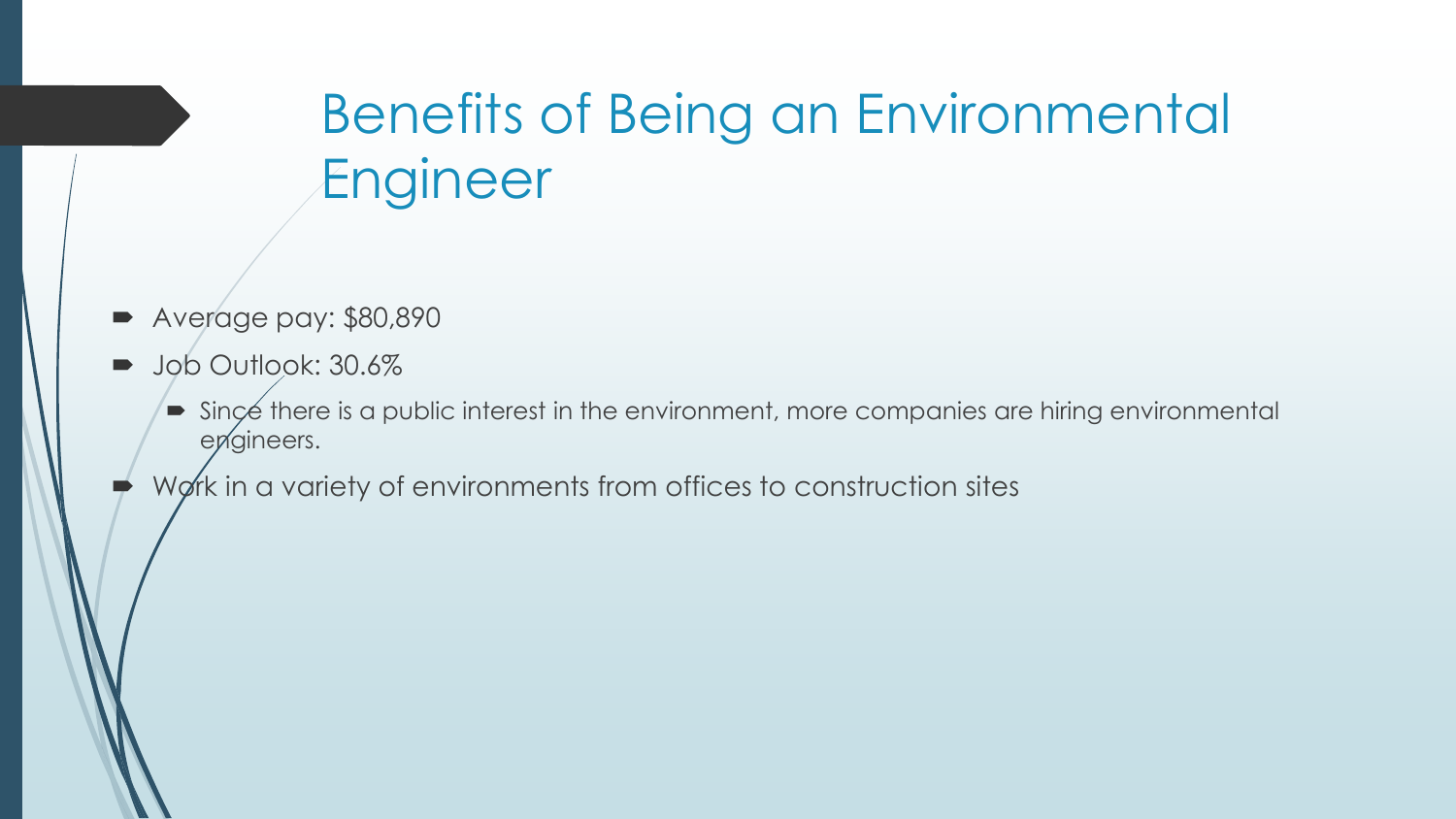### Gender Equality in the Field

- About half of current environmental engineering students are women
- Less than a quarter of total engineers are women so this is a huge leap for a genderbalanced workforce

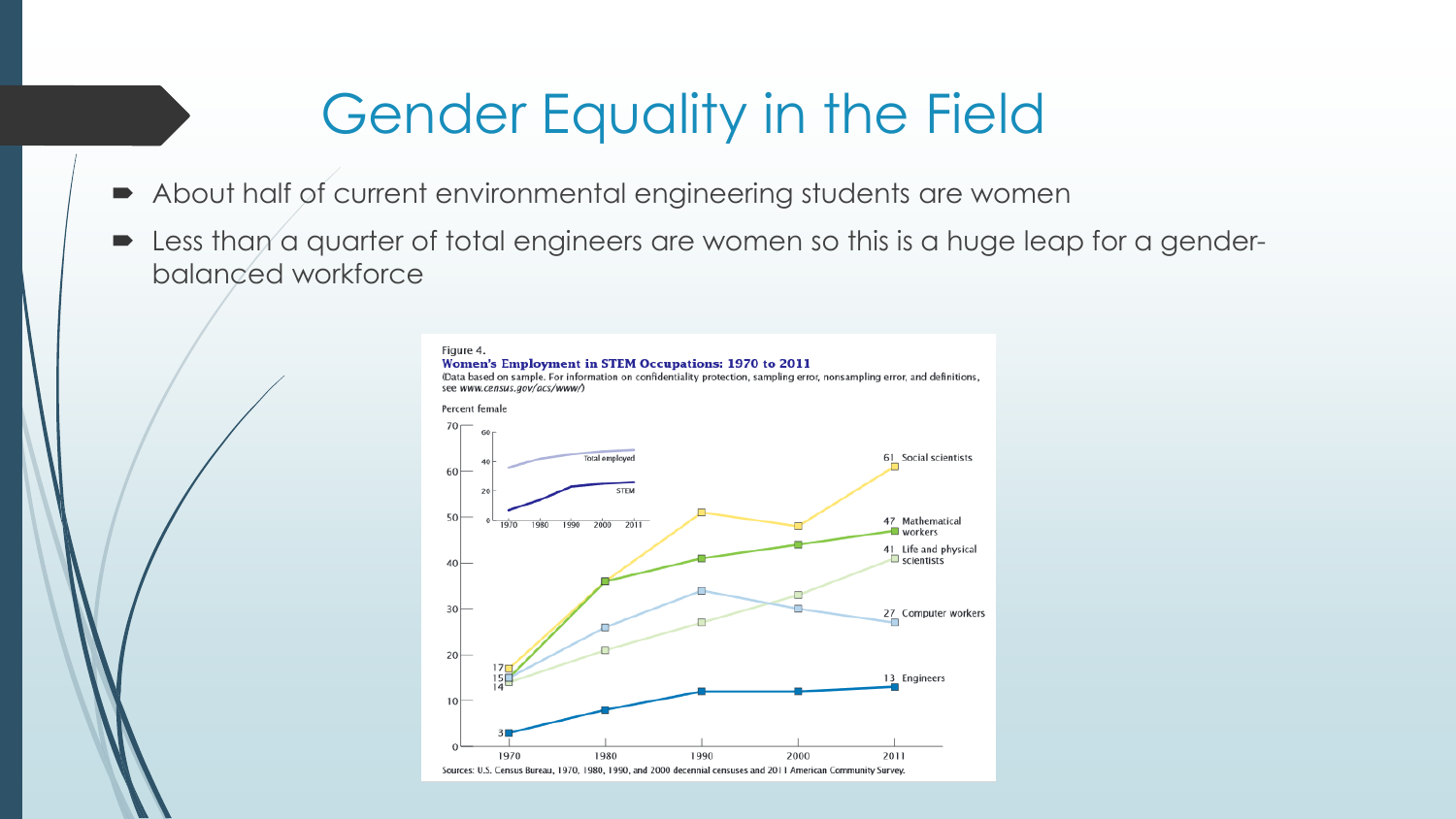### Importance of Gender Equality

- Even though there is a law against having a wage gap between the genders, there is still a significant wage gap
	- Women make 78 cents to a man's dollar
- By working together women and men can come up with new ideas to help the environment
- More diversity = new and different ideas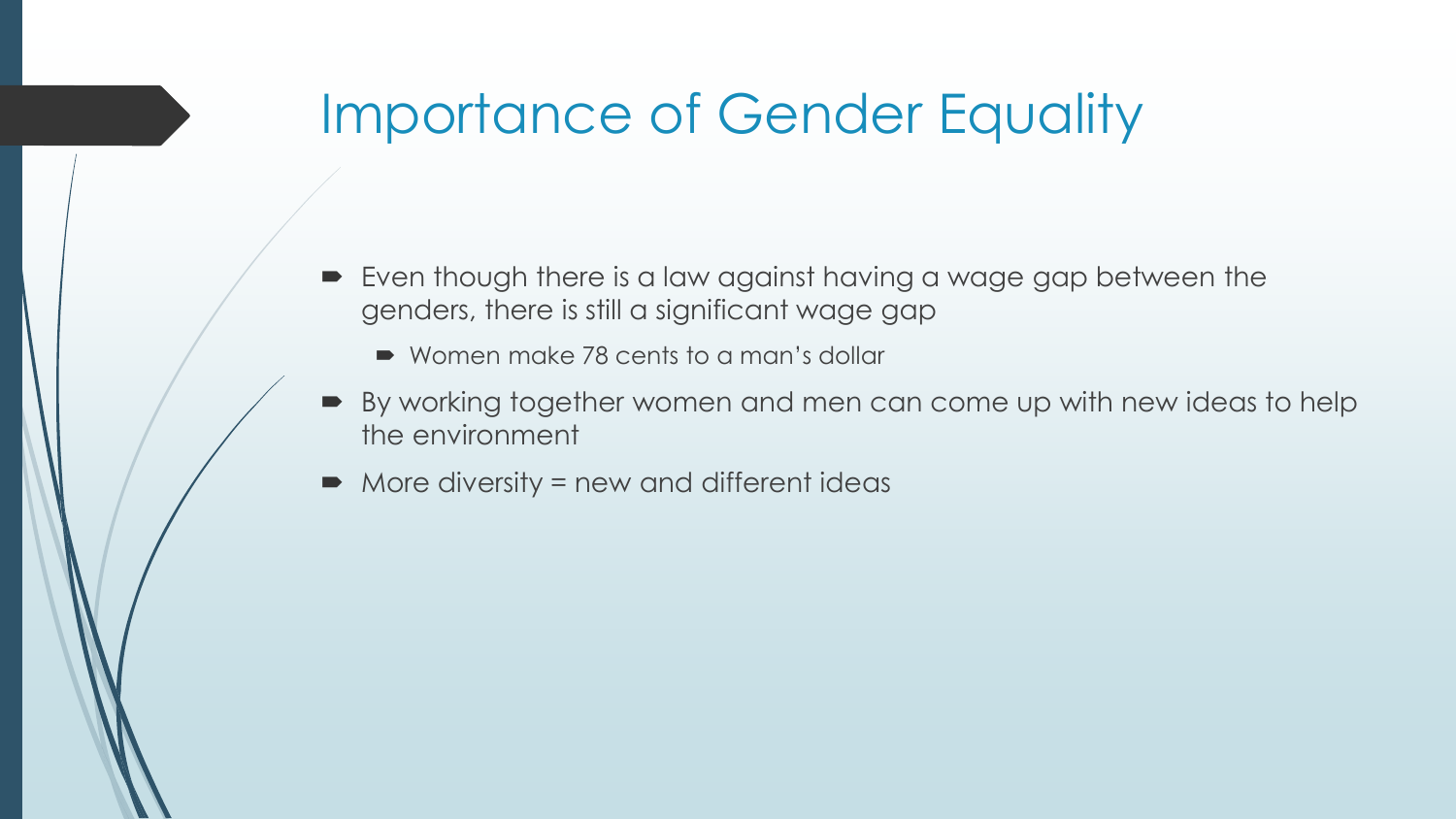#### Importance of Environmental Engineers

- There are many environmental problems today and environmental engineers are the main people who come up with solutions for them
- With their help the planet can become cleaner and more sustainable
- Reduce the impact the industrial revolution has had on the planet
- Sustains natural resources